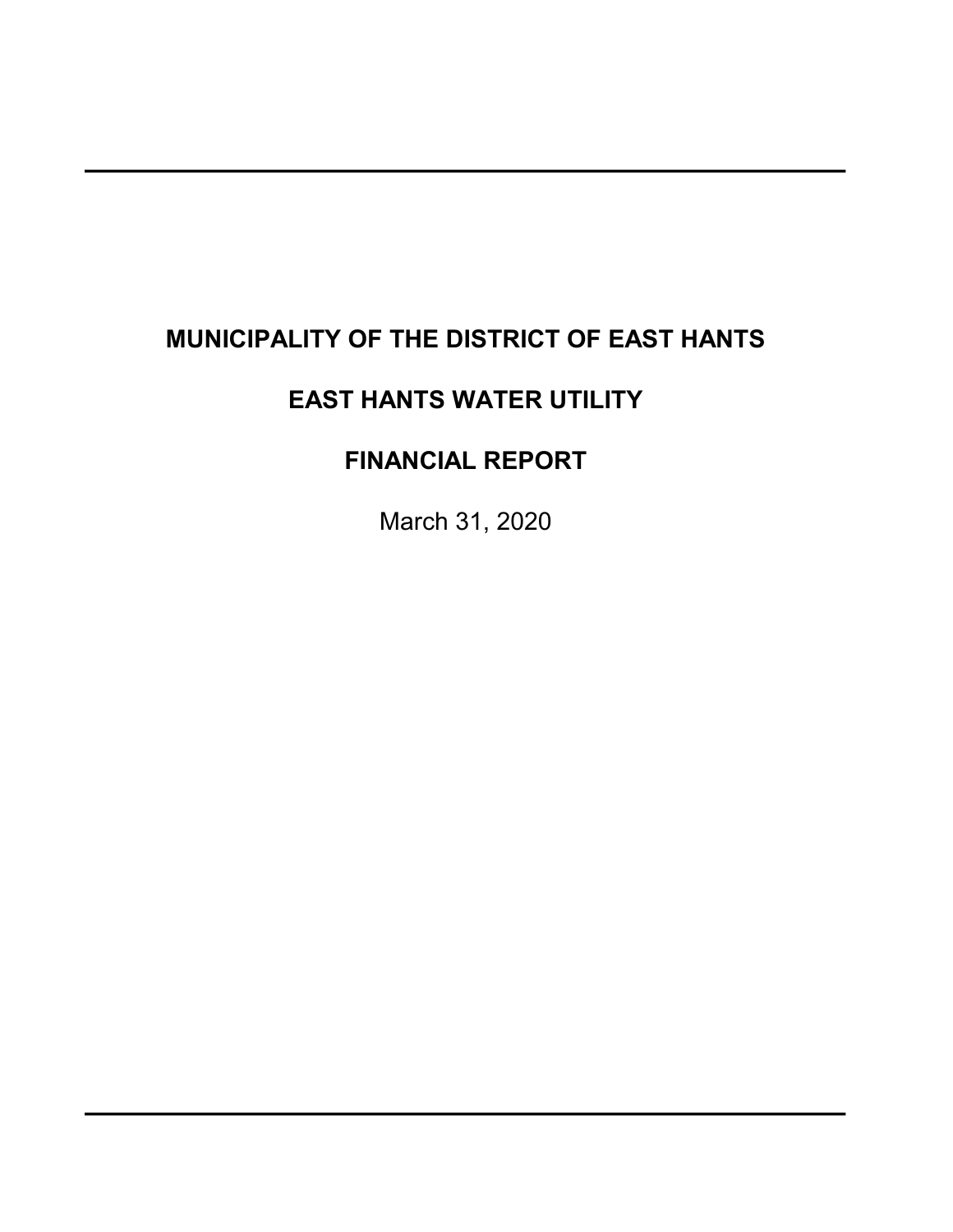# Deloitte.

Deloitte LLP Purdy's Wharf Tower II 1969 Upper Water Street Suite 1500 Halifax NS B3J 3R7 Canada

Tel: 902-422-8541 Fax: 902-423-5820 www.deloitte.ca

## **Independent Auditor's Report**

To the Municipal Council of the Municipality of the District of East Hants

#### **Opinion**

We have audited the financial statements of East Hants Water Utility (the "Utility"), which comprise the statements of financial position as at March 31, 2020 and the statements of financial activities for the year then ended, and notes to the financial statements, including a summary of significant accounting policies (collectively referred to as the "financial statements").

In our opinion, the accompanying financial statements present fairly, in all material respects, the financial position of the Utility as at March 31, 2020, and the result of its operations for the year then ended in accordance with the accounting principles prescribed for Nova Scotia water utilities by the Nova Scotia Utility and Review Board (the "Financial Reporting Framework").

#### **Basis for Opinion**

We conducted our audit in accordance with Canadian generally accepted auditing standards ("Canadian GAAS"). Our responsibilities under those standards are further described in the *Auditor's Responsibilities for the Audit of the Financial Statements* section of our report. We are independent of the Utility in accordance with the ethical requirements that are relevant to our audit of the financial statements in Canada, and we have fulfilled our other ethical responsibilities in accordance with these requirements. We believe that the audit evidence we have obtained is sufficient and appropriate to provide a basis for our opinion.

#### **Emphasis of Matter - Basis of Accounting**

We draw attention to Note 1 to the financial statements, which describes the basis of accounting. The financial statements are prepared to assist the Utility in complying with the Financial Reporting Framework. As a result, the financial statements may not be suitable for another purpose. Our opinion is not modified in respect of this matter.

#### **Emphasis of Matter - Amended Financial Statements**

We draw attention to Note 2 to the financial statements, which explains that certain comparative information presented for the year ended March 31, 2019 has been restated. Our opinion is not modified in respect of this matter.

#### **Responsibilities of Management and Those Charged with Governance for the Financial Statements**

Management is responsible for the preparation and fair presentation of the financial statements in accordance with the Financial Reporting Framework, and for such internal control as management determines is necessary to enable the preparation of financial statements that are free from material misstatement, whether due to fraud or error.

In preparing the financial statements, management is responsible for assessing the Utility's ability to continue as a going concern, disclosing, as applicable, matters related to going concern and using the going concern basis of accounting unless management either intends to liquidate the Utility or to cease operations, or has no realistic alternative but to do so.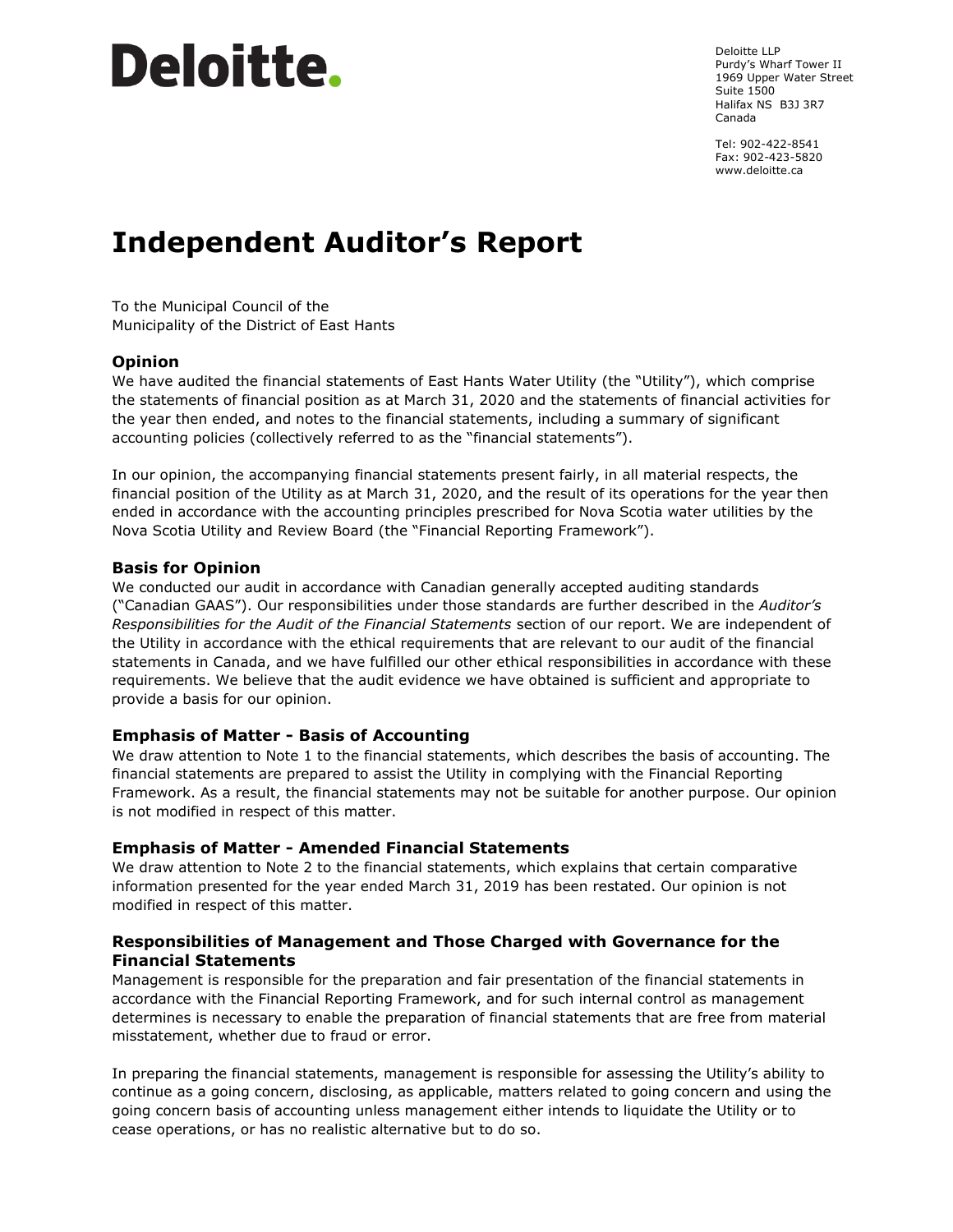Those charged with governance are responsible for overseeing the Utility's financial reporting process.

#### **Auditor's Responsibilities for the Audit of the Financial Statements**

Our objectives are to obtain reasonable assurance about whether the financial statements as a whole are free from material misstatement, whether due to fraud or error, and to issue an auditor's report that includes our opinion. Reasonable assurance is a high level of assurance, but is not a guarantee that an audit conducted in accordance with Canadian GAAS will always detect a material misstatement when it exists. Misstatements can arise from fraud or error and are considered material if, individually or in the aggregate, they could reasonably be expected to influence the economic decisions of users taken on the basis of these financial statements.

As part of an audit in accordance with Canadian GAAS, we exercise professional judgment and maintain professional skepticism throughout the audit. We also:

- Identify and assess the risks of material misstatement of the financial statements, whether due to fraud or error, design and perform audit procedures responsive to those risks, and obtain audit evidence that is sufficient and appropriate to provide a basis for our opinion. The risk of not detecting a material misstatement resulting from fraud is higher than for one resulting from error, as fraud may involve collusion, forgery, intentional omissions, misrepresentations, or the override of internal control.
- Obtain an understanding of internal control relevant to the audit in order to design audit procedures that are appropriate in the circumstances, but not for the purpose of expressing an opinion on the effectiveness of the Utility's internal control.
- Evaluate the appropriateness of accounting policies used and the reasonableness of accounting estimates and related disclosures made by management.
- Conclude on the appropriateness of management's use of the going concern basis of accounting and, based on the audit evidence obtained, whether a material uncertainty exists related to events or conditions that may cast significant doubt on the Utility's ability to continue as a going concern. If we conclude that a material uncertainty exists, we are required to draw attention in our auditor's report to the related disclosures in the financial statements or, if such disclosures are inadequate, to modify our opinion. Our conclusions are based on the audit evidence obtained up to the date of our auditor's report. However, future events or conditions may cause the Utility to cease to continue as a going concern.
- Evaluate the overall presentation, structure and content of the financial statements, including the disclosures, and whether the financial statements represent the underlying transactions and events in a manner that achieves fair presentation.

We communicate with those charged with governance regarding, among other matters, the planned scope and timing of the audit and significant audit findings, including any significant deficiencies in internal control that we identify during our audit.

Deloitte LIP

Chartered Professional Accountants August 24, 2020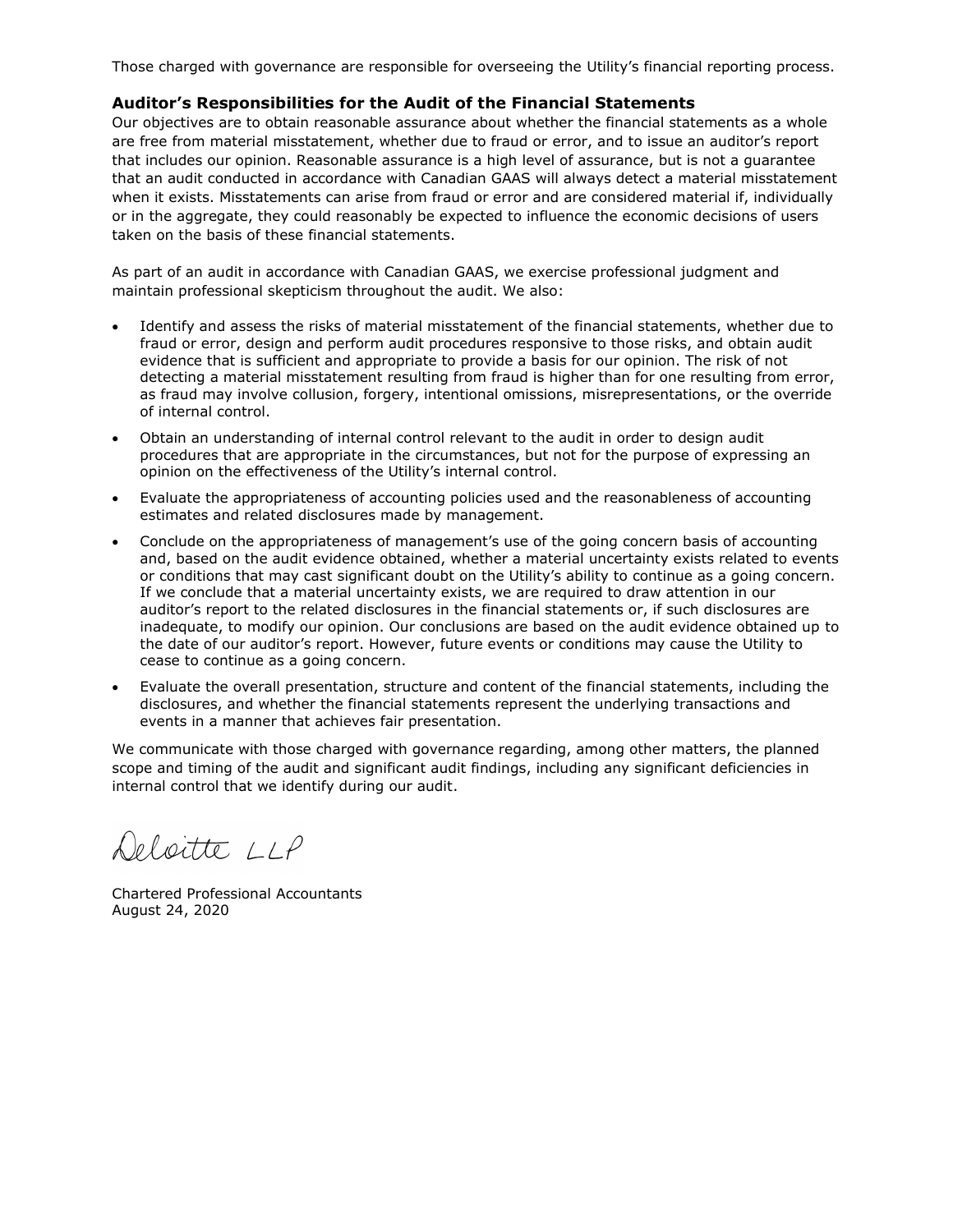|                                                                                                              | Page         |
|--------------------------------------------------------------------------------------------------------------|--------------|
| Independent Auditor's Report                                                                                 |              |
| Statement of Financial Position of the Water Utility Operating Fund                                          | 1            |
| Statement of Financial Activities of the Water Utility Operating Fund                                        | $\mathbf{2}$ |
| Statement of Financial Position of the Water Utility Capital Fund                                            | 3            |
| Statement of Financial Activities of the Water Utility Capital Fund                                          | 4            |
| Notes to the Financial Statements                                                                            | $5 - 9$      |
| Schedule 1 - Schedule of Investment in Water Utility Plant and Equipment                                     | 10           |
| Schedule 2 - Schedule to the Statement of Financial Activities of the<br><b>Water Utility Operating Fund</b> | 11           |
| Schedule 3 - Schedule of Capital Debt Charges and Term Debt of the<br><b>Water Utility Capital Fund</b>      | 12           |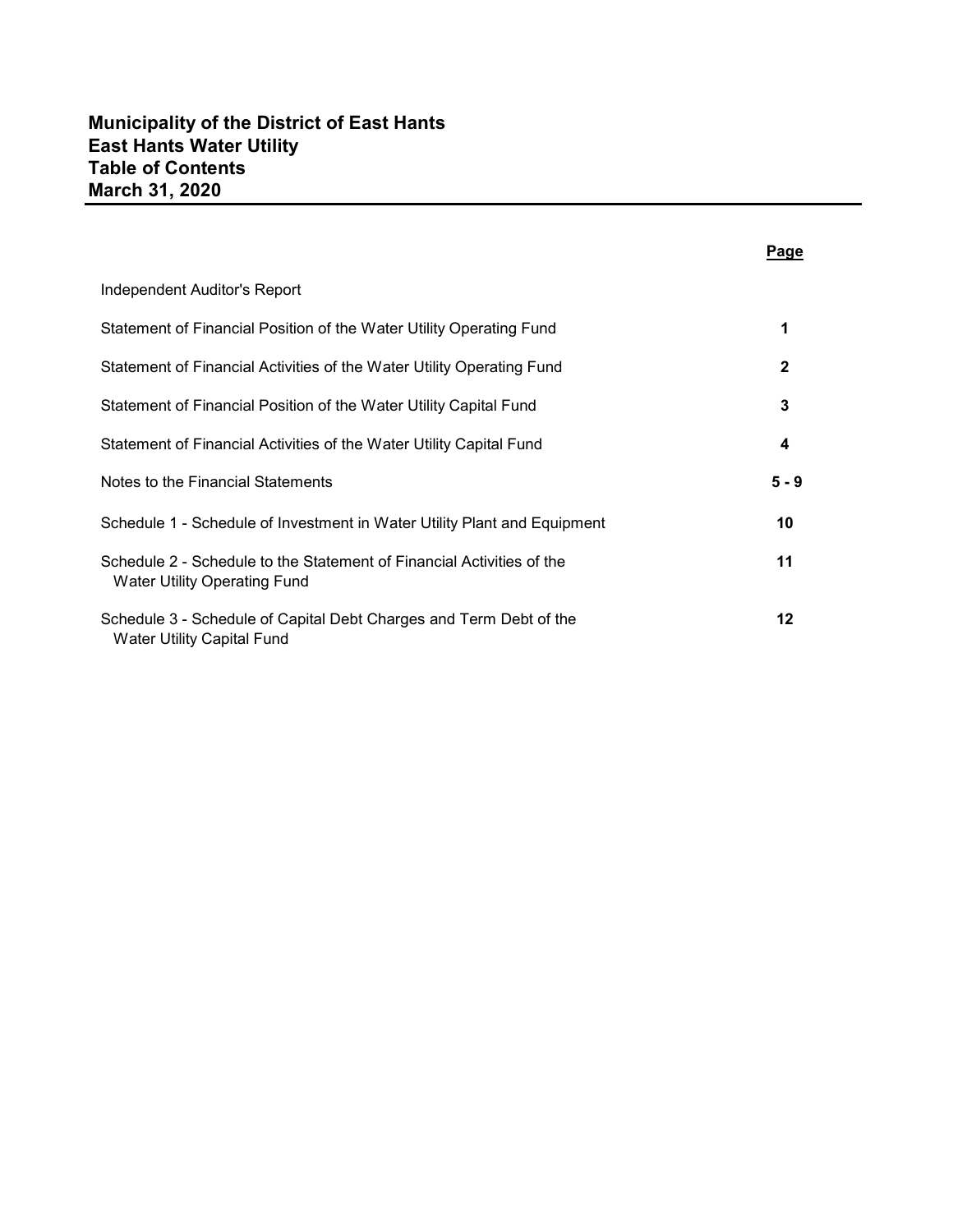### Municipality of the District of East Hants East Hants Water Utility Operating Fund Statement of Financial Position As at March 31, 2020

|                                                          | 2020            |    | 2019      |
|----------------------------------------------------------|-----------------|----|-----------|
| <b>FINANCIAL ASSETS</b><br>Cash - bank (Note 2)          | \$<br>1,569,003 | \$ | 1,055,007 |
| Rates receivable (less allowance for doubtful accounts - |                 |    |           |
| \$7,107; 2020 - \$2,743; 2019 - Note 1b)                 | 704,243         |    | 657,988   |
| Accounts receivable                                      | 31,143          |    | 30,172    |
| Due from Municipal Operations (Note 2)                   |                 |    | 18,982    |
| Inventory, at cost (Note 3)                              | 37,364          |    | 4,565     |
| Prepaid expenses                                         | 15,932          |    | 12,792    |
|                                                          | 2,357,685       | S  | 1,779,506 |
| <b>LIABILITIES</b>                                       |                 |    |           |
| Accounts payable and accrued liabilities                 | \$<br>90,973    | \$ | 48,528    |
| Due to Municipal Operations (Note 2)                     | 148,653         |    |           |
| Due to Water Utility Capital (Note 2)                    | 531,374         |    | 437,481   |
| Deferred revenue - general                               | 53,436          |    | 49,130    |
|                                                          | 824,436         |    | 535,139   |
| <b>SURPLUS</b>                                           | 1,533,249       |    | 1,244,367 |
|                                                          | 2,357,685       |    | 1,779,506 |

Subsequent events (Note 10)

## Approved on Behalf of the Municipality

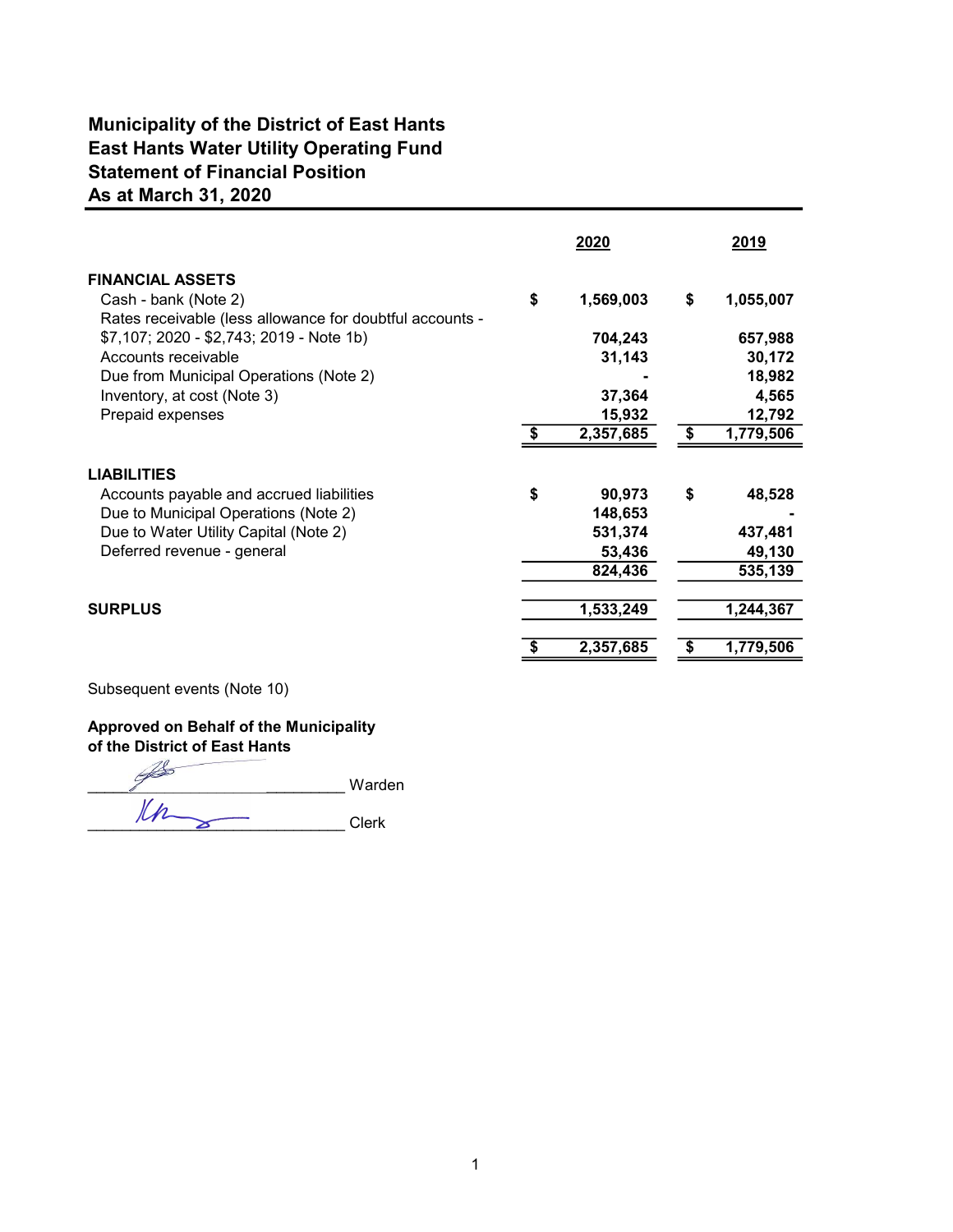### Municipality of the District of East Hants East Hants Water Utility Operating Fund Year Ended March 31, 2020 Statement of Financial Activities

|                                            | <b>Budget</b><br>2020<br>(Unaudited -<br>Note 8) |                 | 2020       |                 | 2019       |
|--------------------------------------------|--------------------------------------------------|-----------------|------------|-----------------|------------|
| <b>OPERATING REVENUE</b><br>Metered sales  | \$<br>2,031,800                                  | \$              | 2,055,204  | \$              | 1,946,582  |
| Public fire protection                     | 543,345                                          |                 | 543,345    |                 | 530,474    |
| Coin meter                                 | 75,000                                           |                 | 80,754     |                 | 100,039    |
| Miscellaneous income                       | 17,400                                           |                 | 18,720     |                 | 19,260     |
| <b>TOTAL OPERATING REVENUE</b>             | 2,667,545                                        |                 | 2,698,023  |                 | 2,596,355  |
| <b>OPERATING EXPENDITURES</b>              |                                                  |                 |            |                 |            |
| Source of Supply (Schedule 2)              | 17,550                                           |                 | 7,207      |                 | 9,688      |
| Pumping (Schedule 2)                       | 257,821                                          |                 | 221,116    |                 | 194,129    |
| Water treatment (Schedule 2)               | 475,374                                          |                 | 431,036    |                 | 422,785    |
| Transmission and distribution (Schedule 2) | 611,123                                          |                 | 524,922    |                 | 548,496    |
| Administrative and general (Schedule 2)    | 328,832                                          |                 | 290,200    |                 | 284,242    |
| Depreciation (Note 2)                      | 470,426                                          |                 | 465,907    |                 | 413,967    |
| <b>TOTAL OPERATING EXPENDITURES</b>        | 2,161,126                                        |                 | 1,940,388  |                 | 1,873,307  |
| <b>NET OPERATING REVENUE</b>               | 506,419                                          |                 | 757,635    |                 | 723,048    |
| <b>NON-OPERATING REVENUE</b>               |                                                  |                 |            |                 |            |
| Interest                                   | 8,190                                            |                 | 11,979     |                 | 8,666      |
|                                            | 8,190                                            |                 | 11,979     |                 | 8,666      |
| <b>NON-OPERATING EXPENDITURES</b>          |                                                  |                 |            |                 |            |
| Interest (Schedule 3)                      | 187,052                                          |                 | 187,051    |                 | 197,645    |
| Principal (Schedule 3)                     | 228,213                                          |                 | 228,213    |                 | 229,162    |
| Capital out of revenue                     | 67,750                                           |                 | 65,468     |                 | 23,515     |
|                                            | 483,015                                          |                 | 480,732    |                 | 450,322    |
| <b>NET NON-OPERATING EXPENDITURES</b>      | (474, 825)                                       |                 | (468, 753) |                 | (441, 656) |
| <b>NET REVENUE (EXPENSE)</b>               | 31,594                                           |                 | 288,882    |                 | 281,392    |
| <b>SURPLUS, BEGINNING OF YEAR</b>          |                                                  |                 |            |                 |            |
| As previously reported                     | 2,090,636                                        |                 | 2,090,636  |                 | 1,667,712  |
| Restatement (Note 2)                       | (846, 269)                                       |                 | (846, 269) |                 | (704, 737) |
| As restated                                | 1,244,367                                        |                 | 1,244,367  |                 | 962,975    |
| <b>SURPLUS, END OF YEAR</b>                | \$<br>1,275,961                                  | $\overline{\$}$ | 1,533,249  | $\overline{\$}$ | 1,244,367  |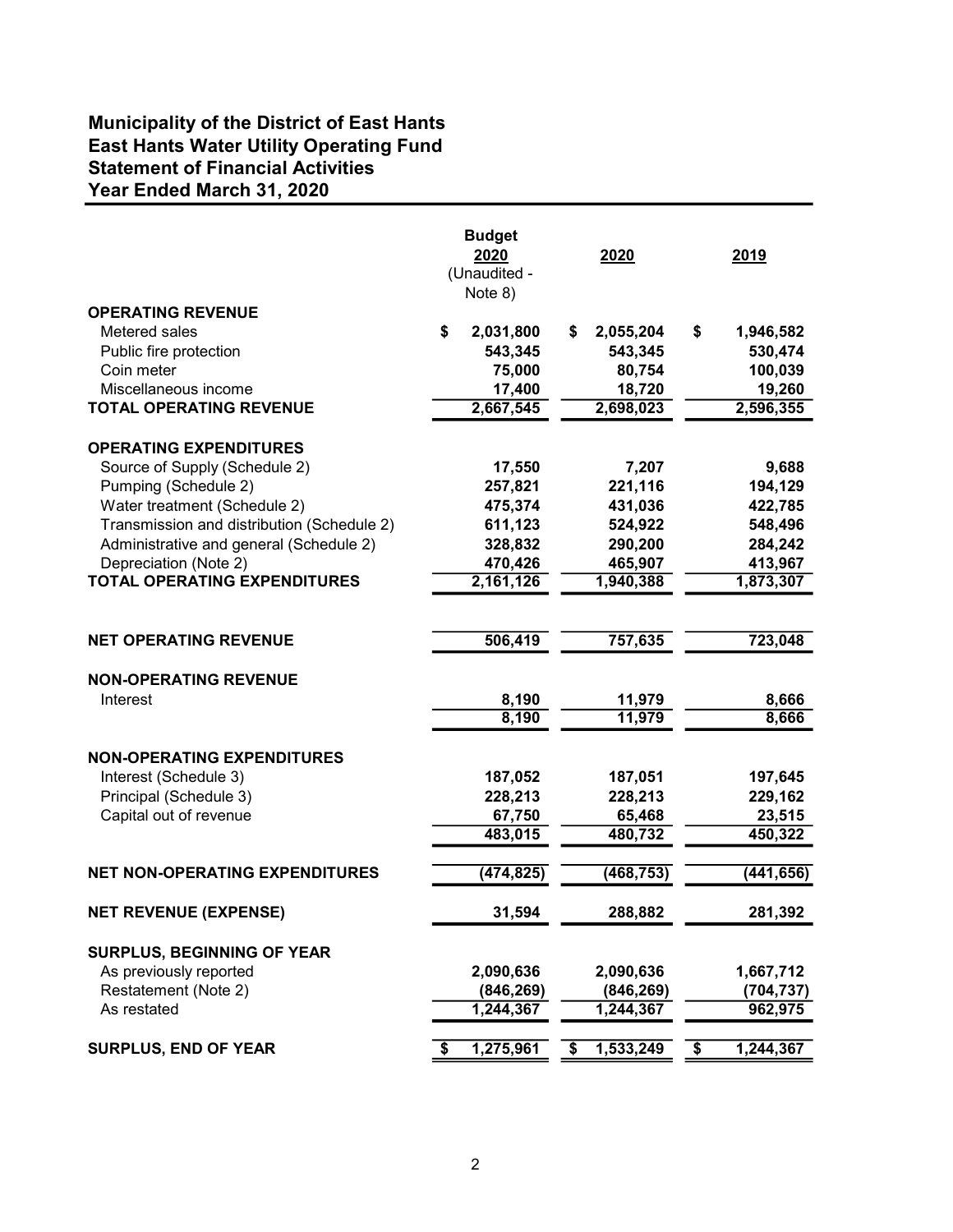### **Municipality of the District of East Hants East Hants Water Utility Capital Fund As at March 31, 2020 Statement of Financial Position**

|                                                                                                                                                                          | 2020                                                              |    | 2019                                                                 |
|--------------------------------------------------------------------------------------------------------------------------------------------------------------------------|-------------------------------------------------------------------|----|----------------------------------------------------------------------|
| <b>ASSETS</b>                                                                                                                                                            |                                                                   |    |                                                                      |
| Cash - depreciation (Notes 2 and 4)                                                                                                                                      | \$<br>1,976,331                                                   | S. | 1,606,471                                                            |
| Accounts receivable                                                                                                                                                      | 1,212                                                             |    | 14,480                                                               |
| Due from Water Utility operating fund (Note 2)                                                                                                                           | 531,374                                                           |    | 437,481                                                              |
| Due from Municipal Operations (Note 2)                                                                                                                                   | 10,757                                                            |    | 27,851                                                               |
| Utility plant and equipment (Schedule 1)                                                                                                                                 | 28,425,103                                                        |    | 28,218,502                                                           |
|                                                                                                                                                                          | 30,944,777                                                        | \$ | 30,304,785                                                           |
| <b>LIABILITIES</b><br>Bank indebtedness (Note 2)<br>Accounts payable<br>Term debt (Note 5 and Schedule 3)<br>Deferred contributions (Note 6)<br>Accumulated depreciation | \$<br>48,918<br>3,851,746<br>9,345,952<br>6,363,270<br>19,609,886 | \$ | 37,213<br>2,857<br>4,079,959<br>9,416,052<br>5,919,479<br>19,455,560 |
| <b>INVESTMENT IN CAPITAL ASSETS</b>                                                                                                                                      | 11,334,891<br>30,944,777                                          | S  | 10,849,225<br>30,304,785                                             |
|                                                                                                                                                                          |                                                                   |    |                                                                      |

Subsequent events (Note 10)

## **Approved on Behalf of the Municipality**

**of the District of East Hants**  $\frac{1}{100}$  Warden \_\_\_\_\_\_\_\_\_\_\_\_\_\_\_\_\_\_\_\_\_\_\_\_\_\_\_\_\_\_ Clerk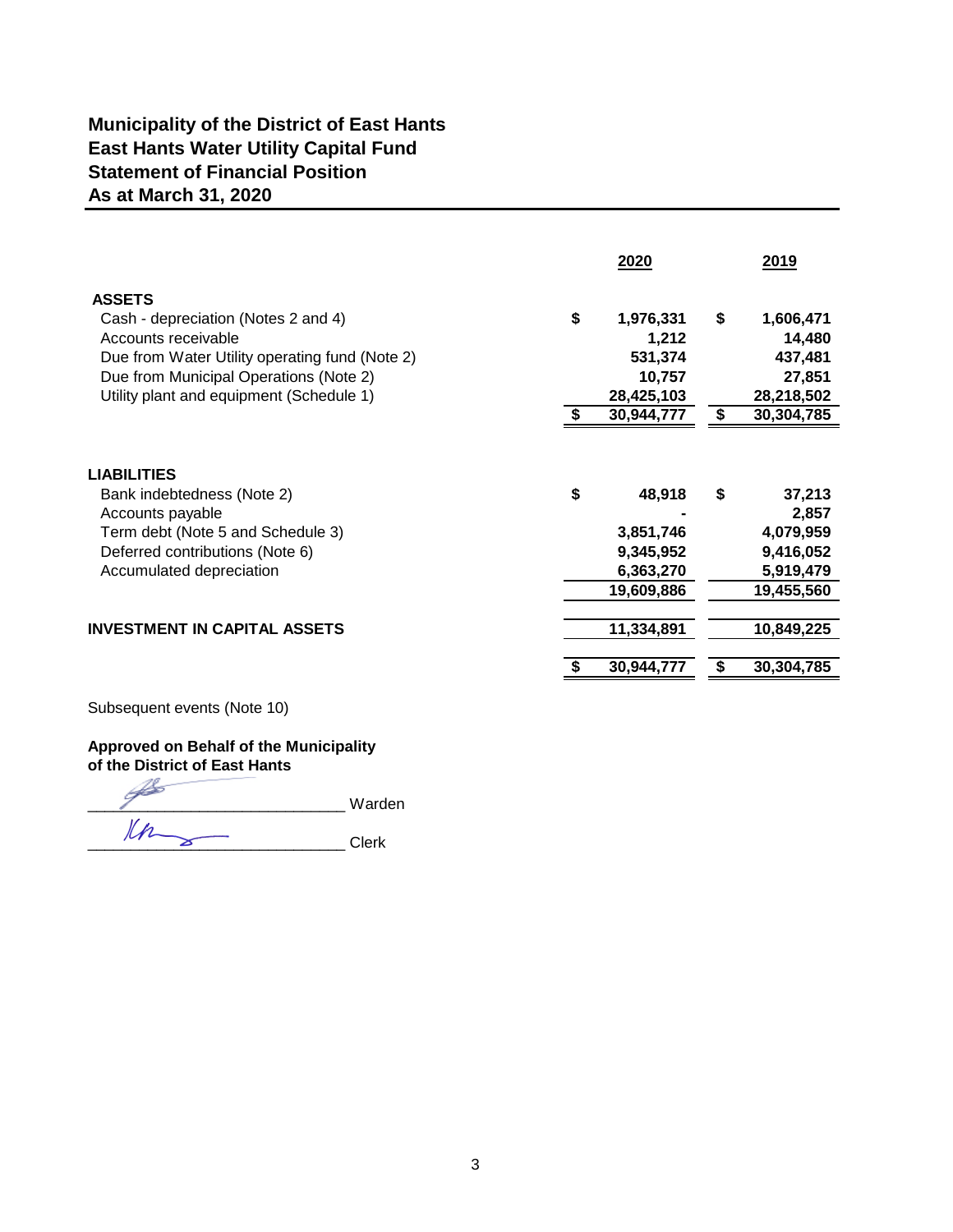### Municipality of the District of East Hants East Hants Water Utility Capital Fund Year Ended March 31, 2020 Statement of Financial Activities

|                                                | 2020             | 2019             |
|------------------------------------------------|------------------|------------------|
| <b>REVENUE</b>                                 |                  |                  |
| Investment income                              | \$<br>47,016     | \$<br>63,055     |
| Capital contributions (Note 2)                 | 144,969          | 141,532          |
| Development & other contributions applied      |                  | 12,464           |
|                                                | 191,985          | 217,051          |
| <b>EXPENSE</b>                                 |                  |                  |
| Gain on disposal of TCA - Environmental Health |                  | (10, 648)        |
| <b>NET REVENUE</b>                             | 191,985          | 227,699          |
| <b>FINANCING AND TRANSFERS</b>                 |                  |                  |
| Transfers from operations                      | 65,468           | 23,516           |
| Term debt retired (Schedule 3)                 | 228,213          | 229,162          |
|                                                | 293,681          | 252,678          |
| <b>CHANGE IN FUND BALANCE</b>                  | 485,666          | 480,377          |
| <b>BEGINNING FUND BALANCE</b>                  |                  |                  |
| As previously reported                         | 10,002,956       | 9,664,111        |
| Restatement (Note 2)                           | 846,269          | 704,737          |
| As restated                                    | 10,849,225       | 10,368,848       |
|                                                |                  |                  |
| <b>ENDING FUND BALANCE</b>                     | \$<br>11,334,891 | \$<br>10,849,225 |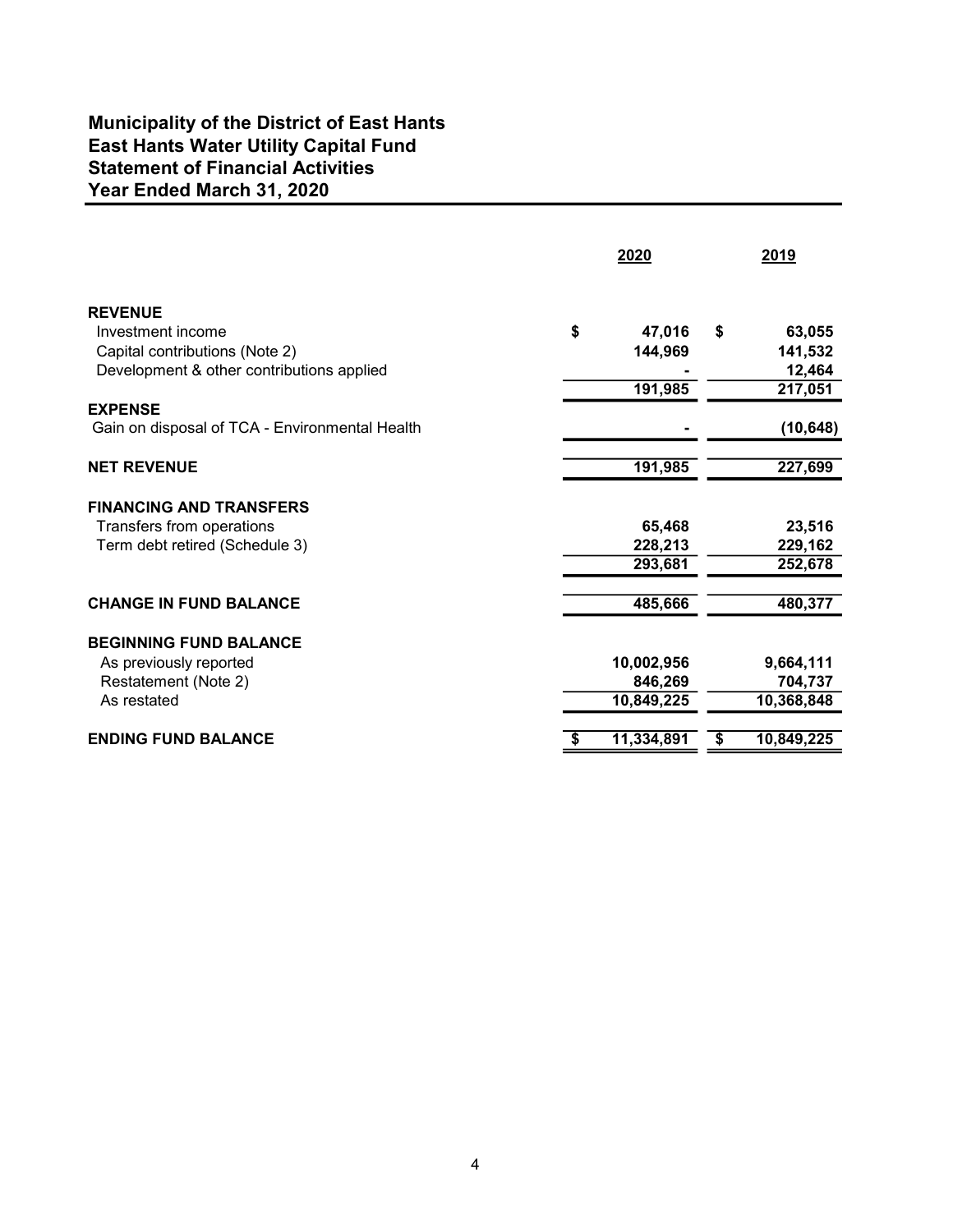#### **1. ACCOUNTING POLICIES**

The East Hants Water Utility (the "Utility") financial statements have been prepared in accordance with the accounting principles prescribed for Nova Scotia water utilities by the Nova Scotia Utility and Review Board ("NSUARB") and are intended for the use of Council, Nova Scotia Municipal Affairs and the NSUARB.

The basis of accounting used in these financial statements differs materially from Canadian generally accepted accounting principles ("GAAP") as prescribed in the Canadian Public Sector accounting standards established by the Public Sector Accounting Board ("PSAB") of the Chartered Professional Accountants of Canada ("CPA Canada"). The significant differences from GAAP are described below. GAAP requires that:

- Principal payments on debt should not be reported on the Statement of Financial Activities
- A Statement of Cash Flows should be presented
- Accumulated depreciation be netted against Utility Plant and Equipment and presented within assets
- Revenue and expenditures exclude inter-fund transfers

Other significant accounting policies are as follows:

#### **a) Revenue and Expenditure**

Revenue and expenditure items are recorded on an accrual basis.

Certain sources of revenue, including forfeited discounts, are recorded on a cash basis.

Principal and interest payments relating to long-term debt are recorded as an expense when paid.

Interest earned on amortization funds is recorded as an addition to the Depreciation Fund.

The Utility receives donated capital assets and grants to cover capital expenditures. These are recorded as deferred contributions and amortized into revenue at a rate corresponding with the depreciation rate for the related capital assets.

#### **b) Allowance for Doubtful Accounts**

A valuation allowance is provided for estimated losses that will be incurred in collecting rates receivable outstanding.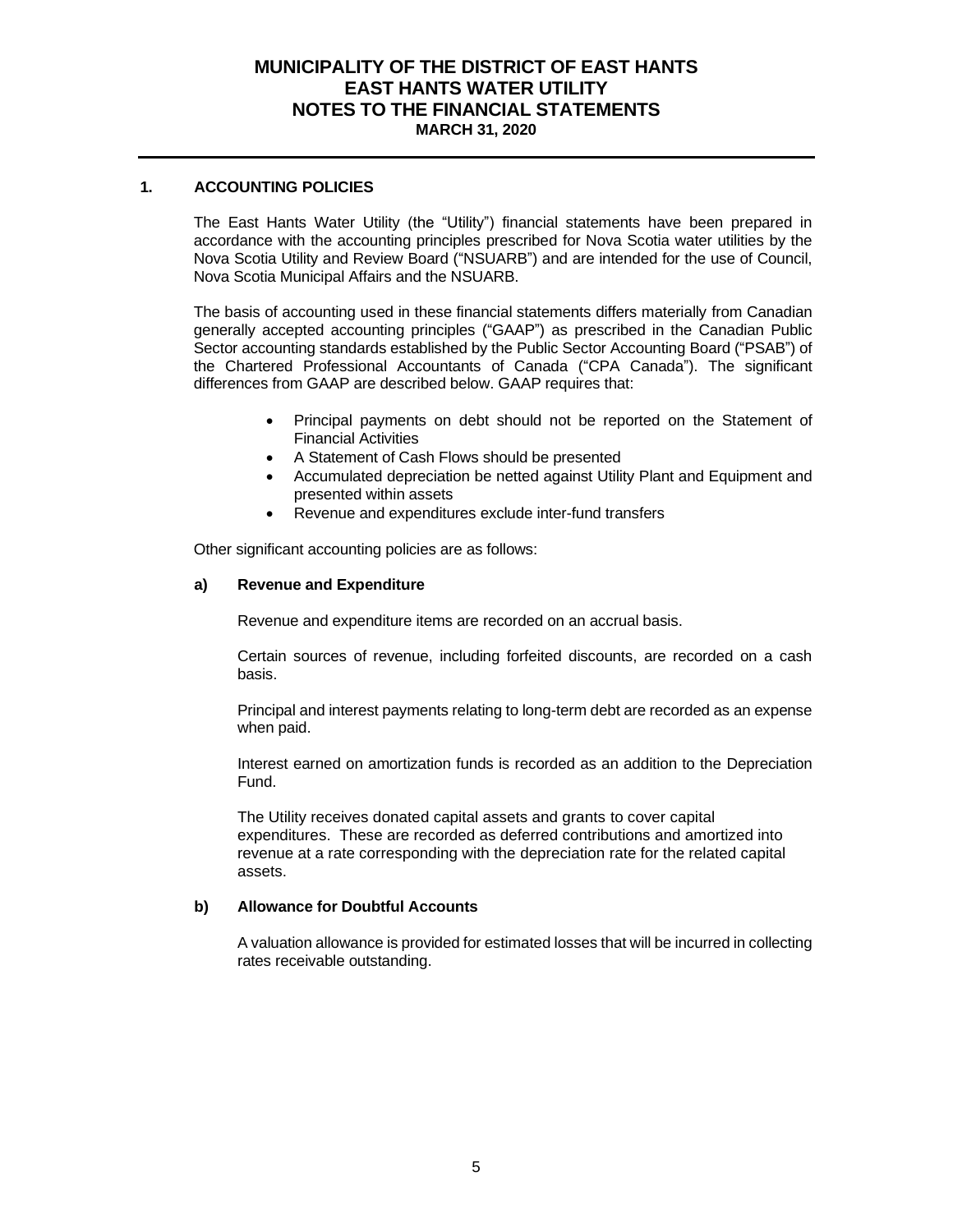#### **1. ACCOUNTING POLICIES (CONTINUED)**

#### **c) Utility Plant and Equipment**

Utility plant and equipment and projects in progress are recorded at the Utility's gross cost. Funds received through capital assistance programs or cost-sharing arrangements are treated as deferred contributions in the capital fund. Interest incurred during construction on significant water capital projects is capitalized. Interest is calculated at the prevailing rates for projects temporarily funded by general or water utility operations. Utility plant and equipment donated by external parties, generally developers, have been recorded at their estimated value.

#### **d) Depreciation**

Depreciation of donated Utility plant and equipment and depreciation of other capital assets is recorded in the Water Capital Fund calculated on a formula prescribed by the NSUARB. An amount of cash equal to the deprecation claimed is set aside annually out of earnings and transferred to a Depreciation Fund.

#### **e) Allocation of Municipal Costs to Water Utility Funds**

Where identifiable, costs incurred by the Municipality of the District of East Hants (the "Municipality") on behalf of the Utility are charged to the utility funds. The salaries and overtime of Infrastructure & Operations Water staff is allocated in proportion to time spent working for the Utility. A portion of administrative salaries and other expenses of the Municipality are allocated to water operations.

#### **2. RESTATEMENT**

The comparative information for the year ended March 31, 2019 (the "comparative information") has been restated to properly reflect the following:

During the year ended March 31, 2019, and fiscal years prior, the depreciation of the deferred contributions on the statement of financial position of the Water Utility capital fund were improperly recognized as a reduction to depreciation expense on the statement of financial activities of the Water Utility operating fund, rather than as capital contribution revenue on the statement of financial activities of the Water Utility capital fund. For the year ended March 31, 2019, depreciation expense was understated by \$141,532 and surplus, beginning of year was overstated by \$704,737 on the statement of financial activities of the Water Utility operating fund and capital contribution revenue was understated by \$141,532 and beginning fund balance was understated by \$704,737 on the statement of financial activities of the Water Utility capital fund. As a result, the calculation of the depreciation fund cash and balances due between the operating and capital funds of the Utility (see Note 4) were also improperly performed and reflected on the statements of financial position of each respective fund.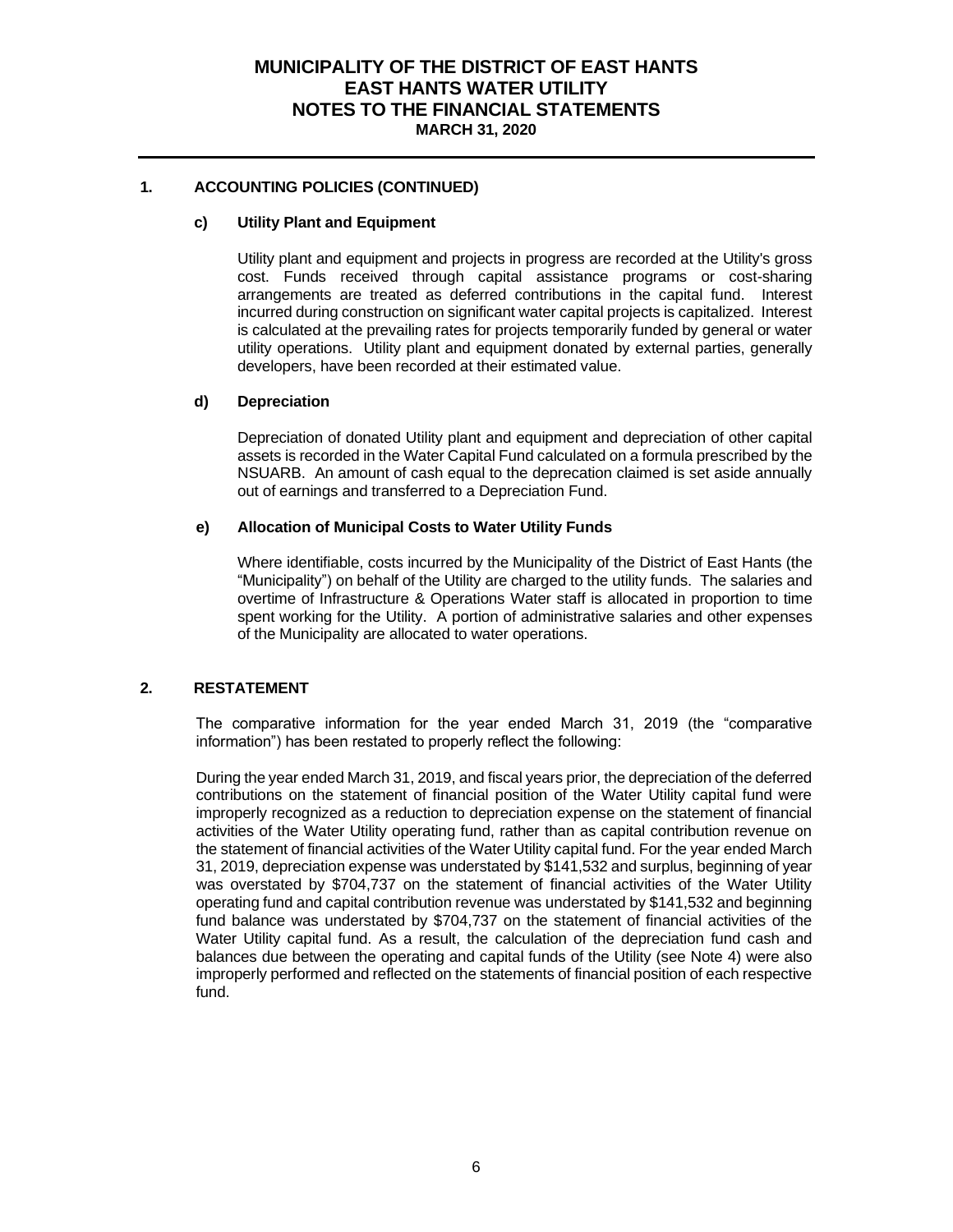#### **2. RESTATEMENT (CONTINUED)**

In addition, certain cash transfers between the Utility and the Municipality's general fund ("Municipal Operations") had been reflected in the statements of financial position prior to the effective date of the transactions. As a result, the due from Municipal Operations balance was understated by \$18,982 on the statement of financial position of the Water Utility operating fund and was understated by \$27,851 on the statement of financial position of the Water Utility capital fund, with cash being overstated in each fund, by the respective amounts.

Therefore, the comparative information has been restated as follows:

| 2019 (Previously | <b>Restatement</b> | 2019 (As  |
|------------------|--------------------|-----------|
| Reported)        |                    | restated) |

#### **Water Utility Operating Fund**

| Cash - bank                       | 1.482.777<br>ጦ<br>ง | (427.770) | 1,055,007  |
|-----------------------------------|---------------------|-----------|------------|
| Due from Municipal Operations     | -                   | 18.982    | 18,982     |
| Due to Water Utility capital fund | -                   | (437.481) | (437, 481) |
| Surplus, beginning of year        | (1,667,712)         | 704.737   | (962, 975) |
| Depreciation                      | 272,435             | 141.532   | 413,967    |

#### **Water Utility Capital Fund**

| Cash - depreciation                   | S | 1,189,556   \$ | 416,915    | 1,606,471      |
|---------------------------------------|---|----------------|------------|----------------|
| Due from Municipal Operations         |   |                | 27.851     | 27,851         |
| Due from Water Utility operating fund |   |                | 437.481    | 437,481        |
| Bank indebtedness                     |   | (1.235)        | (35, 978)  | (37, 213)      |
| Beginning fund balance                |   | (9,664,111)    | (704, 737) | (10, 368, 848) |
| Capital contributions                 |   |                | (141,532)  | (141, 532)     |

Certain other comparative figures have been reclassified to conform to the current year's presentation.

#### **3. INVENTORY, AT COST**

|                   | 2020     | 2019    |
|-------------------|----------|---------|
| Chemical supplies | \$30,561 |         |
| Parts             | 5,952    | 4,367   |
| Meters            | 851      | 198     |
|                   | \$37,364 | \$4,565 |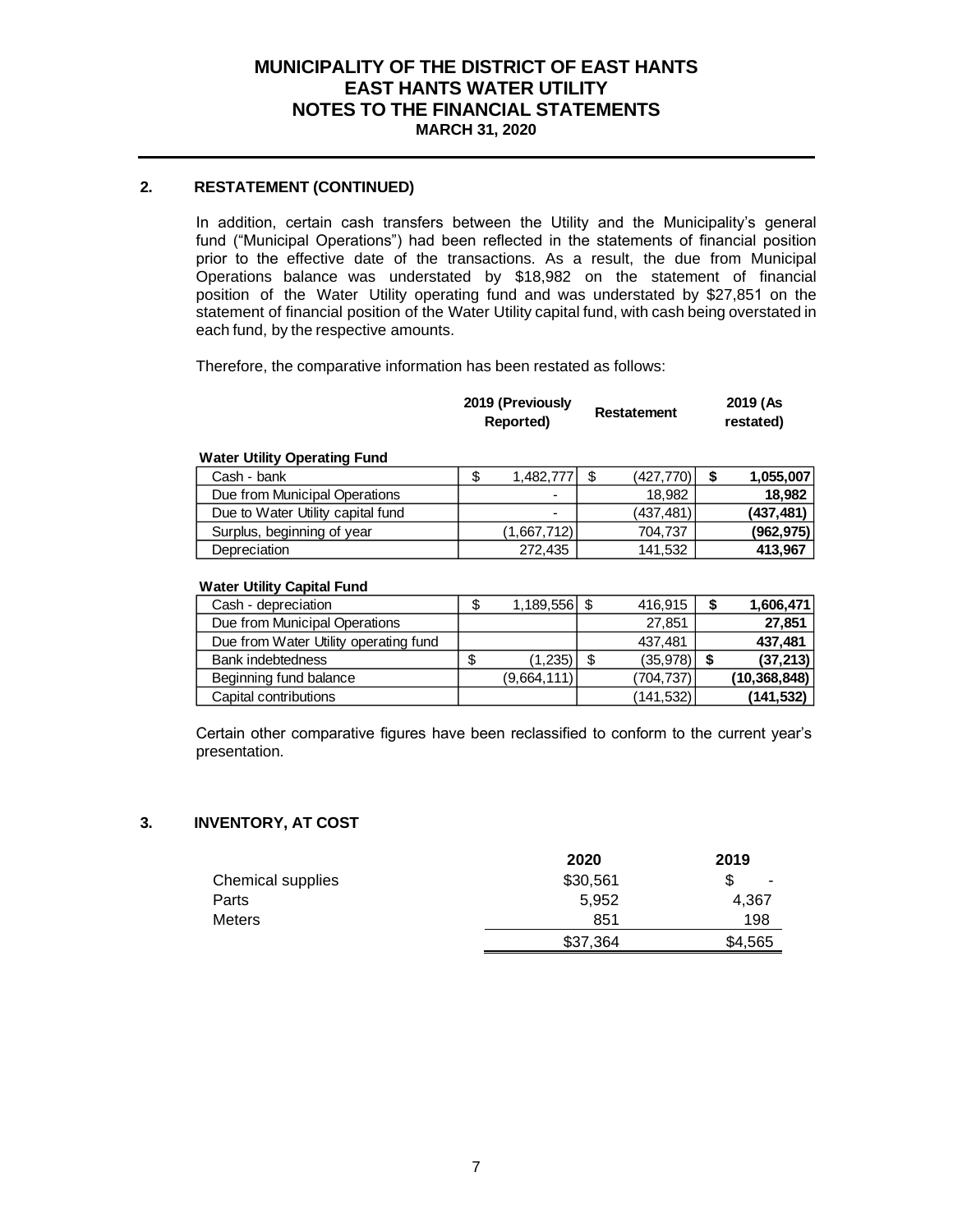#### **4. DEPRECIATION FUND**

|                                    | 2020        | 2019        |
|------------------------------------|-------------|-------------|
| Cash, beginning of year            | \$1,606,471 | \$2,247,526 |
| Add:                               |             |             |
| Depreciation                       | 465,907     | 413,967     |
| Interest earned                    | 47,016      | 63,055      |
| Proceeds on sale of capital assets | 7,135       | 10,648      |
| Deduct:                            |             |             |
| Appropriations to Capital Fund     | (95,752)    | (1,055,770) |
| <b>Outstanding transfers</b>       | (54,446)    | (72, 955)   |
| Cash, end of year                  | \$1,976,331 | \$1,606,471 |

#### **5. TERM DEBT**

All term debt has been issued in the name of the Municipality and has been properly authorized by Nova Scotia Municipal Affairs. See schedule of Capital Debt Charges and Term Debt.

#### **6. DEFERRED CONTRIBUTIONS**

|                                     | 2020        | 2019        |
|-------------------------------------|-------------|-------------|
| Balance, beginning of year          | \$9,416,052 | \$9,385,763 |
| Add: contributions received         | 74.869      | 171.821     |
| Less: depreciation of contributions | (144.969)   | (141, 532)  |
| Balance, end of year                | \$9.345.952 | \$9,416,052 |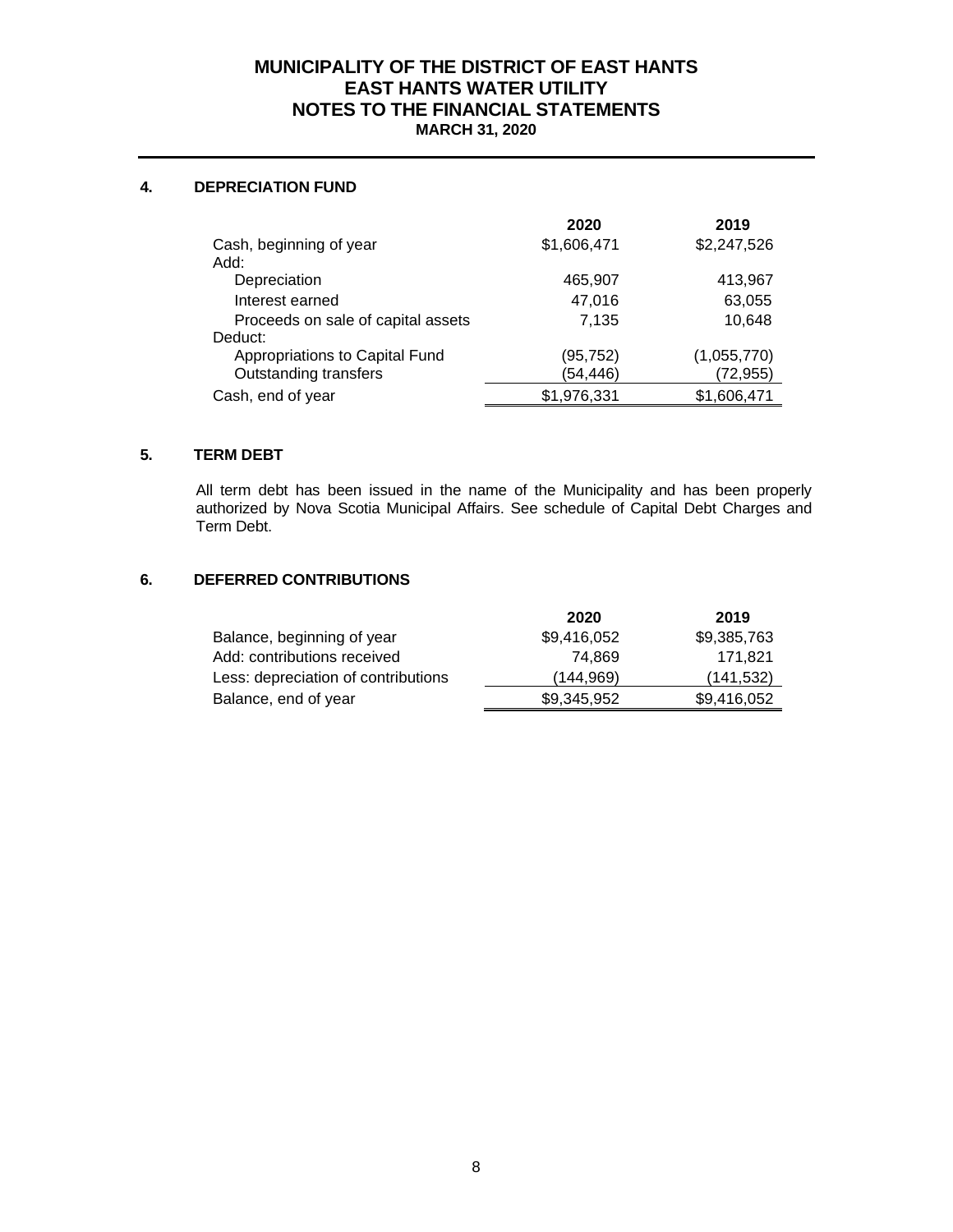#### **7. RATE BASE & RATE OF RETURN**

|                                | 2020                  | 2019         |
|--------------------------------|-----------------------|--------------|
| Net operating revenue          |                       |              |
| Operating revenue              | \$2,698,023           | \$2,596,355  |
| Operating expenditures         | (1,940,388)           | (1,873,307)  |
| Net operating revenue          | \$757,635             | \$723,048    |
| Rate base                      |                       |              |
| Utility plant and equipment    | 28,425,103            | 28,218,502   |
| Less: Accumulated depreciation | 6,363,270             | 5,919,479    |
| Less: Contributed assets       | 10,337,191            | 10,262,322   |
| Rate base                      | \$11,724,642          | \$12,036,701 |
|                                |                       |              |
| Rate of return on rate base    | 6.46%                 | 6.01%        |
| Rate of return on rate base:   | Net operating revenue | x 100        |

#### Rate Base

#### **8. BUDGET FIGURES**

The Utility's annual budget is approved by Council. The budget figures are not subject to audit procedures.

#### **9. PROPERTY TAX EXEMPTION**

The property assets held by the Utility are exempt for property taxes by the Municipality of East Hants.

#### **10. SUBSEQUENT EVENTS**

In March 2020, the World Health Organization declared the outbreak of a novel coronavirus ("COVID-19") as a global pandemic, which continues to spread in Canada and around the world.

As at March 31, 2020, the Utility was aware of changes in its operations as a result of the COVID-19 crisis and the State of Emergency that was in place in the Province of Nova Scotia until June 28, 2020. The Utility continues to be impacted by these changes.

The Utility is uncertain of the effects of COVID-19 on its financial statements and believes that any disturbance may be temporary; however, there is uncertainty about the length and potential impact of COVID-19. As a result, the Utility is unable to estimate the potential impact on its operations and financial results in future fiscal years, as at the date of issuing these financial statements.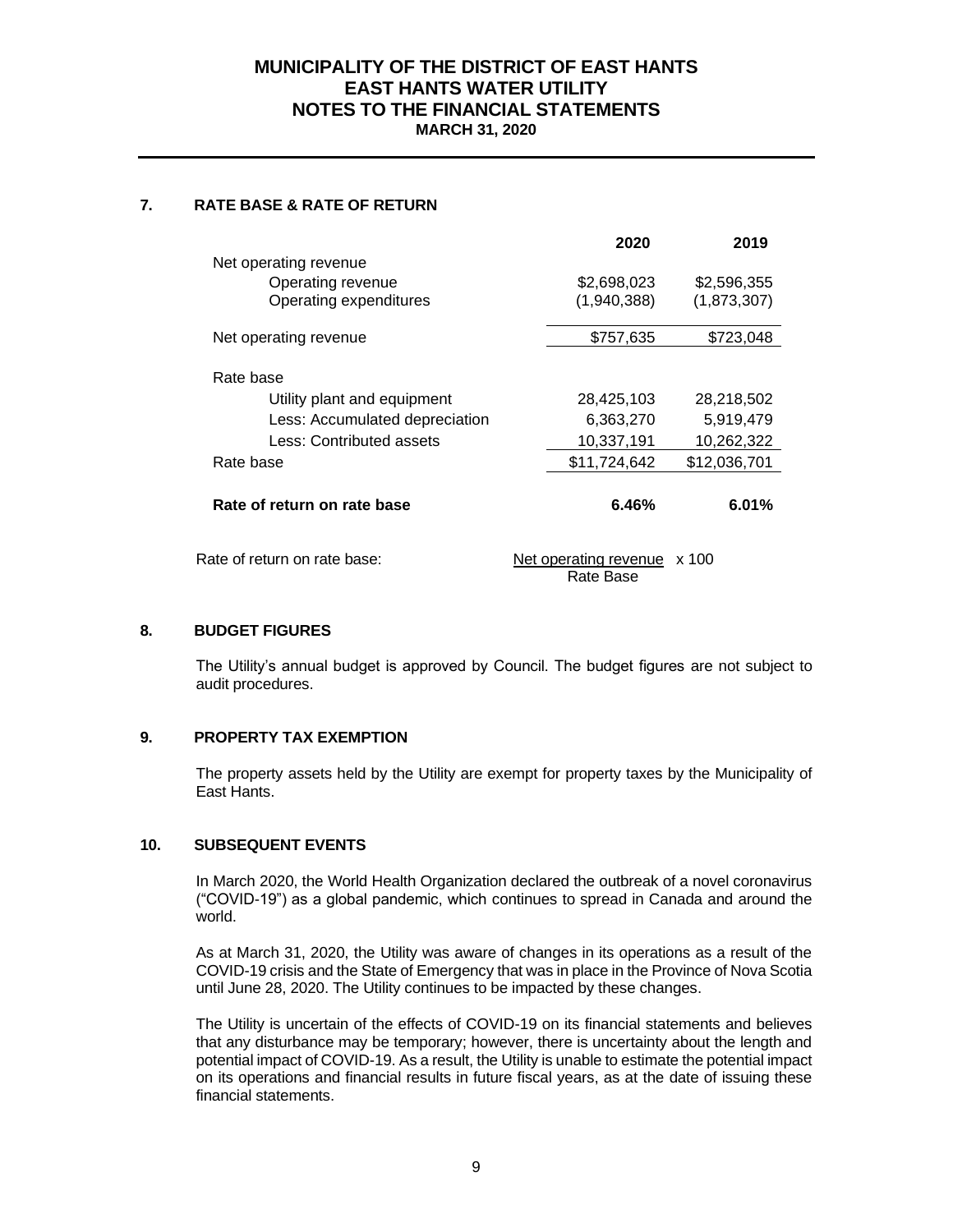### **Schedule 1 - Schedule of Investment in Water Utility Plant and Equipment Municipality of the District of East Hants East Hants Water Utility As at March 31, 2020**

| <b>Land and Land rights</b><br>\$<br>7,500<br>\$<br>Coin meter<br>17,533<br>Other<br>13,540<br>Fence<br>Source of supply<br>204,432<br>243,005<br><b>Structures and improvements</b><br>Source of supply<br>386,409<br>212,931<br>118,280<br>118,280<br>Pumping<br>12,006,094<br>12,006,094<br>Water treatment<br><b>Distribution reservoirs</b><br>2,145,053<br>2,145,053<br>14,655,836<br>14,482,358<br><b>Equipment</b><br>378,504<br>Pumping<br>742,988<br>Water treatment<br>35,298<br>Transportation<br>40,471<br>Tools and work equipment<br>Other<br>306,117<br>1,503,378<br><b>Water Utilities Contributed Buried Services</b><br>1,406,156<br><b>Mains</b><br>Transmission<br>8,329,138<br><b>Distribution</b><br>118,776<br>8,447,914 |            |
|--------------------------------------------------------------------------------------------------------------------------------------------------------------------------------------------------------------------------------------------------------------------------------------------------------------------------------------------------------------------------------------------------------------------------------------------------------------------------------------------------------------------------------------------------------------------------------------------------------------------------------------------------------------------------------------------------------------------------------------------------|------------|
|                                                                                                                                                                                                                                                                                                                                                                                                                                                                                                                                                                                                                                                                                                                                                  |            |
|                                                                                                                                                                                                                                                                                                                                                                                                                                                                                                                                                                                                                                                                                                                                                  | 7,500      |
|                                                                                                                                                                                                                                                                                                                                                                                                                                                                                                                                                                                                                                                                                                                                                  | 17,533     |
|                                                                                                                                                                                                                                                                                                                                                                                                                                                                                                                                                                                                                                                                                                                                                  | 13,540     |
|                                                                                                                                                                                                                                                                                                                                                                                                                                                                                                                                                                                                                                                                                                                                                  | 204,432    |
|                                                                                                                                                                                                                                                                                                                                                                                                                                                                                                                                                                                                                                                                                                                                                  | 243,005    |
|                                                                                                                                                                                                                                                                                                                                                                                                                                                                                                                                                                                                                                                                                                                                                  |            |
|                                                                                                                                                                                                                                                                                                                                                                                                                                                                                                                                                                                                                                                                                                                                                  |            |
|                                                                                                                                                                                                                                                                                                                                                                                                                                                                                                                                                                                                                                                                                                                                                  |            |
|                                                                                                                                                                                                                                                                                                                                                                                                                                                                                                                                                                                                                                                                                                                                                  |            |
|                                                                                                                                                                                                                                                                                                                                                                                                                                                                                                                                                                                                                                                                                                                                                  |            |
|                                                                                                                                                                                                                                                                                                                                                                                                                                                                                                                                                                                                                                                                                                                                                  |            |
|                                                                                                                                                                                                                                                                                                                                                                                                                                                                                                                                                                                                                                                                                                                                                  |            |
|                                                                                                                                                                                                                                                                                                                                                                                                                                                                                                                                                                                                                                                                                                                                                  |            |
|                                                                                                                                                                                                                                                                                                                                                                                                                                                                                                                                                                                                                                                                                                                                                  | 378,504    |
|                                                                                                                                                                                                                                                                                                                                                                                                                                                                                                                                                                                                                                                                                                                                                  | 742,988    |
|                                                                                                                                                                                                                                                                                                                                                                                                                                                                                                                                                                                                                                                                                                                                                  | 29,488     |
|                                                                                                                                                                                                                                                                                                                                                                                                                                                                                                                                                                                                                                                                                                                                                  | 40,471     |
|                                                                                                                                                                                                                                                                                                                                                                                                                                                                                                                                                                                                                                                                                                                                                  | 306,117    |
|                                                                                                                                                                                                                                                                                                                                                                                                                                                                                                                                                                                                                                                                                                                                                  | 1,497,568  |
|                                                                                                                                                                                                                                                                                                                                                                                                                                                                                                                                                                                                                                                                                                                                                  |            |
|                                                                                                                                                                                                                                                                                                                                                                                                                                                                                                                                                                                                                                                                                                                                                  | 1,406,156  |
|                                                                                                                                                                                                                                                                                                                                                                                                                                                                                                                                                                                                                                                                                                                                                  |            |
|                                                                                                                                                                                                                                                                                                                                                                                                                                                                                                                                                                                                                                                                                                                                                  | 8,329,138  |
|                                                                                                                                                                                                                                                                                                                                                                                                                                                                                                                                                                                                                                                                                                                                                  | 118,776    |
|                                                                                                                                                                                                                                                                                                                                                                                                                                                                                                                                                                                                                                                                                                                                                  | 8,447,914  |
|                                                                                                                                                                                                                                                                                                                                                                                                                                                                                                                                                                                                                                                                                                                                                  |            |
| <b>Services</b><br>294,879                                                                                                                                                                                                                                                                                                                                                                                                                                                                                                                                                                                                                                                                                                                       | 294,879    |
| 1,147,835<br><b>Meters</b>                                                                                                                                                                                                                                                                                                                                                                                                                                                                                                                                                                                                                                                                                                                       | 1,117,665  |
| <b>Hydrants</b><br>726,100                                                                                                                                                                                                                                                                                                                                                                                                                                                                                                                                                                                                                                                                                                                       | 726,100    |
| <b>Work In Progress</b>                                                                                                                                                                                                                                                                                                                                                                                                                                                                                                                                                                                                                                                                                                                          | 2,857      |
| $\overline{\boldsymbol{\mathsf{s}}}$<br>28,425,103<br>\$                                                                                                                                                                                                                                                                                                                                                                                                                                                                                                                                                                                                                                                                                         | 28,218,502 |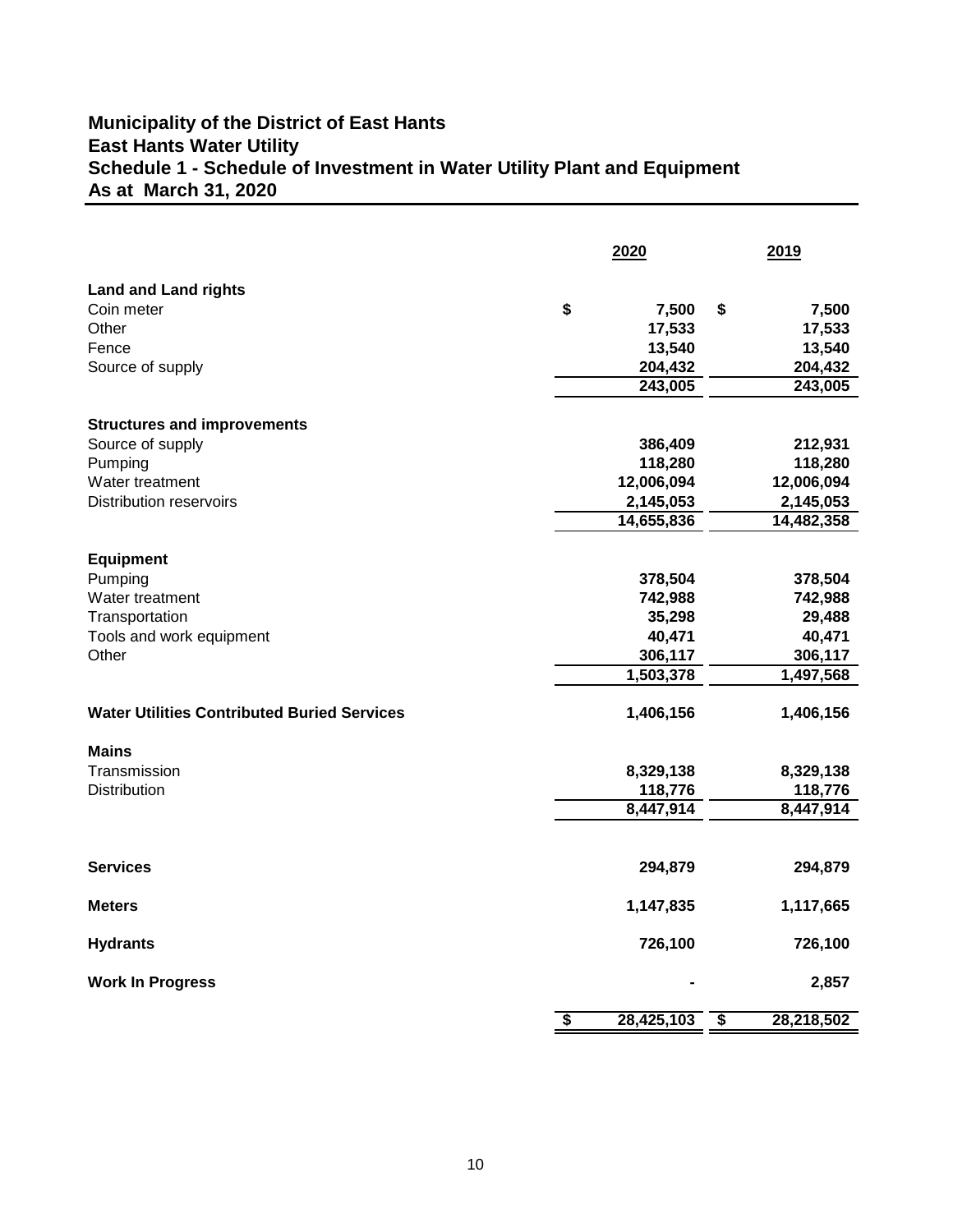### **Municipality of the District of East Hants East Hants Water Utility Operating Fund Schedule 2 - Schedule to Statement of Financial Activities Year Ended March 31, 2020**

|                                            |                                      | 2020                 | 2019                                 |         |
|--------------------------------------------|--------------------------------------|----------------------|--------------------------------------|---------|
| <b>Source of Supply</b>                    |                                      |                      |                                      |         |
| Supplies and expenses                      |                                      | 7,207                | $\sqrt{3}$                           | 9,688   |
| <b>Pumping</b>                             |                                      |                      |                                      |         |
| Power                                      | \$                                   | 121,991              | \$                                   | 126,393 |
| Maintenance                                |                                      | 99,125               |                                      | 67,736  |
|                                            | \$                                   | $\overline{221,}116$ | \$                                   | 194,129 |
| <b>Water Treatment</b>                     |                                      |                      |                                      |         |
| Supervision and engineering                | \$                                   | 21,865               | \$                                   | 15,063  |
| Labour                                     |                                      | 172,375              |                                      | 171,419 |
| Supplies and expenses                      |                                      | 189,004              |                                      | 176,913 |
| Maintenance of structures and improvements |                                      | 47,792               |                                      | 59,390  |
|                                            | \$                                   | 431,036              | \$                                   | 422,785 |
| <b>Transmission and distribution</b>       |                                      |                      |                                      |         |
| Supervision and engineering                | \$                                   | 26,242               | \$                                   | 18,074  |
| Labour                                     |                                      | 185,086              |                                      | 179,042 |
| Maintenance of mains                       |                                      | 260,631              |                                      | 304,017 |
| Maintenance of other distribution plant    |                                      | 1,668                |                                      | 8,209   |
| Store expenses                             |                                      | 42,497               |                                      | 31,259  |
| <b>Transportation expenses</b>             |                                      | 8,798                |                                      | 7,895   |
|                                            | \$                                   | 524,922              | \$                                   | 548,496 |
| <b>Administration and general</b>          |                                      |                      |                                      |         |
| Supervision                                | \$                                   | 84,980               | \$                                   | 88,938  |
| Consumer billing and accounting            |                                      | 91,825               |                                      | 94,489  |
| Uncollectible accounts                     |                                      | 6,702                |                                      | 312     |
| General office expenses                    |                                      | 97,591               |                                      | 91,372  |
| Audit                                      |                                      | 6,268                |                                      | 6,553   |
| Regulatory expenses                        |                                      | 2,834                |                                      | 2,578   |
|                                            | $\overline{\boldsymbol{\mathsf{s}}}$ | 290,200              | $\overline{\boldsymbol{\mathsf{s}}}$ | 284,242 |